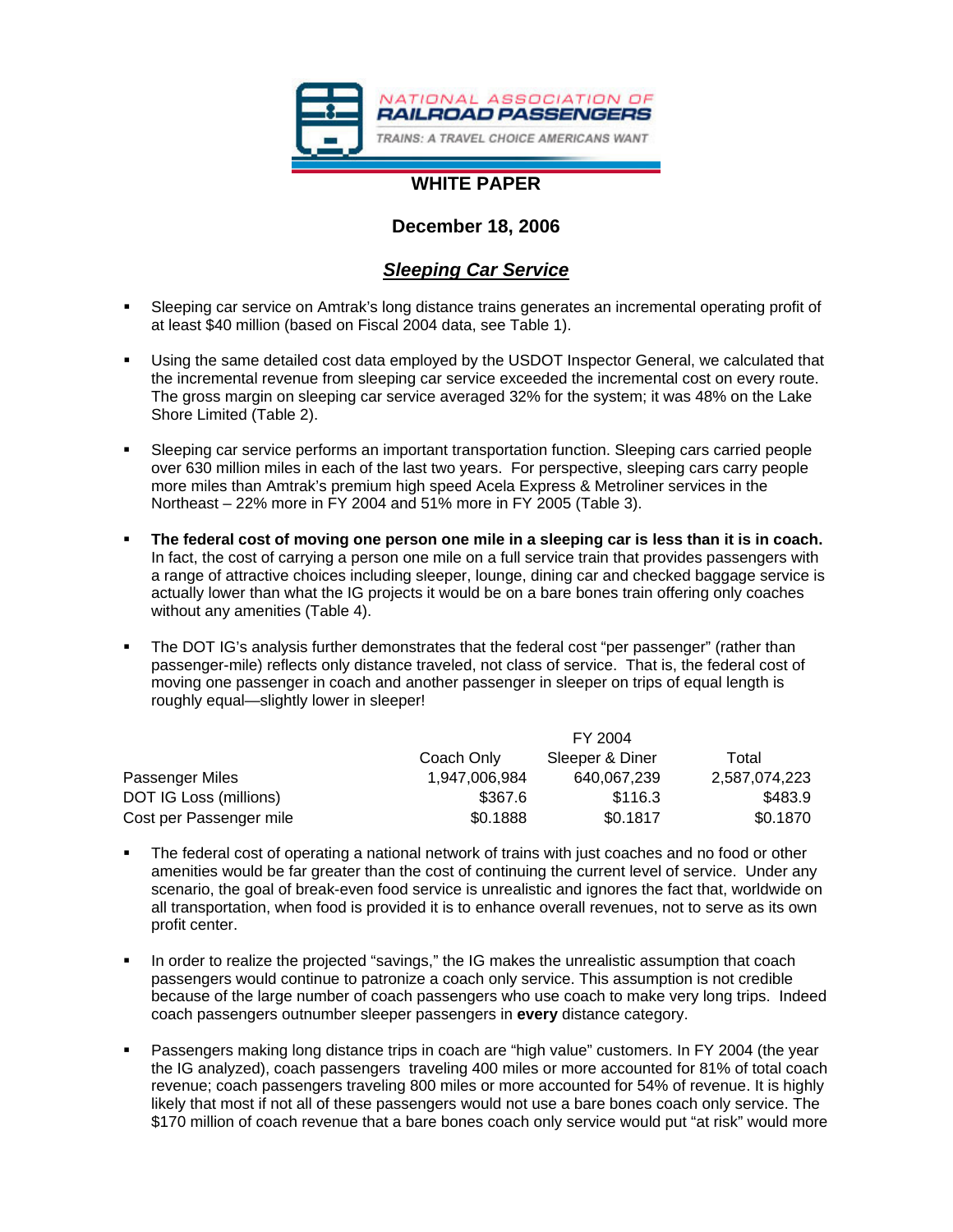than offset even the high end "savings" the IG estimates its recommendations would achieve. (Table 5)

- **Reducing long distance trains to coach only service would dramatically reduce public utility,** volume of use, and revenue while simultaneously increasing both cost per passenger mile and per passenger, making the service inefficient, irrelevant to the traveling public and unjustifiable.
- The proper goal is to drive efficiency. That means reducing federal cost per passenger mile not total federal cost. Volume drives efficiency by increasing revenue and lowering unit costs. USDOT IG has turned these important priorities upside down.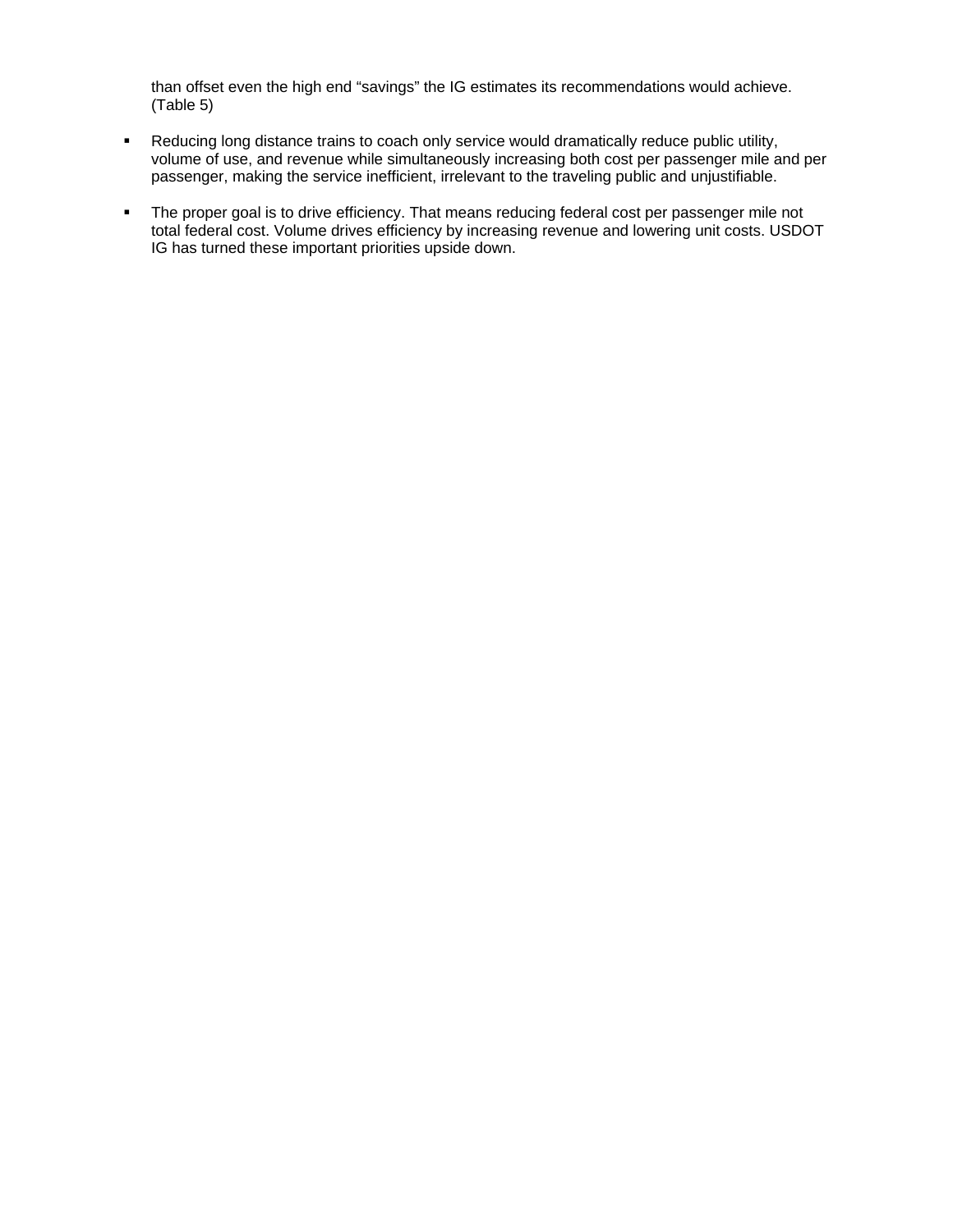### *Table 1*

|                                          |               | <b>Notes</b> |
|------------------------------------------|---------------|--------------|
| <b>Sleeper Revenue</b>                   | \$129,624,994 |              |
| Sleeper OBS Cost                         | \$21,088,057  | 2            |
| Linens & Laundry                         | \$2,559,663   | 3            |
| <b>Fuel Cost</b>                         | \$10,923,035  | 4            |
| Turn Around Services-sleepers            | \$7,585,207   | 5            |
| Turn Around Services - engines           | \$2,275,244   | 6            |
| Program Maintenance                      | \$6,018,586   | 7            |
| <b>Heavy Maintenance</b>                 | \$2,110,015   | 8            |
| Wreck & Accident                         | \$2,080,529   | 9            |
| <b>Ticketing &amp; Station Operation</b> | \$4,716,445   | 0            |
| Reservations & Information               | \$6,573,413   | 10           |
| Commission & Inconvenience               | \$8,863,750   | 11           |
| Food Cost Savings                        | \$13,924,068  | 12           |
| Sleeper incremental cost                 | \$88,710,220  |              |
| <b>Sleeper Gross Profit</b>              | \$40,914,774  |              |
| <b>Sleeper Profit Margin</b>             | 32%           |              |

## *Sleeping Car Incremental Revenue and Incremental Cost in FY 2004*

#### **Notes**

1 – Sleeper transportation & accommodation revenue (this includes California Zephyr sleeper revenue, almost all of which RPS incorrectly identified as Custom & club accommodation revenue). 2 – Direct sleeper attendant wages plus a proportionate share of OBS support (sleeper at percent of sleeper, dining car and coach labor).

3 – 50% of total linen and laundry cost (balance to food service, see also note 12).

4 – Total route fuel cost divided by total car miles times number of sleeping car miles. Cost per car mile averaged \$.18 for the system but varied wildly from a low of \$.08 for the Zephyr to a high of \$.36 for the City of New Orleans.

5 – Annual turnaround cost divided by annual trips (corrected for Builder Portland section and Lake Shore Boston-Albany segment), divided by number of cars per trip (car miles divided by train miles). Cost per car averaged \$268 for system but ranged wildly from a low of \$151 on the Eagle to a high of \$711 on the Sunset.

6 -- Assumes sleeper elimination would allow all trains to operate with only one locomotive. **This assumption may understate the incremental profitability of sleepers,** since Amtrak says most of the trains not already running with a single locomotive could not safely operate with only one locomotive. [Locomotives per train are calculated by dividing locomotive miles by train miles. Cost per locomotive determined by dividing annual turnaround cost by number of unit trips (corrected frequency multiplied by number of units). Savings calculated by multiplying cost per unit by units saved by corrected annual frequency.]

7 – Percent of sleeping car miles times total car program maintenance.

8 – Percent of sleeping car miles times total car heavy maintenance.

9 – Percent of sleeping car miles times total car wreck and accident.

10 – Percent of sleeping car passengers multiplied by total redcap and ticket (both route & shared station) cost.

11 – Percent of sleeping car revenue multiplied by total cost of commissions and inconvenience.

12 – Sleeping car transfer as percent of total F&B revenue multiplied by total cost of food, liquor & tobacco and ½ of linen (other half allocated entirely to sleeping cars).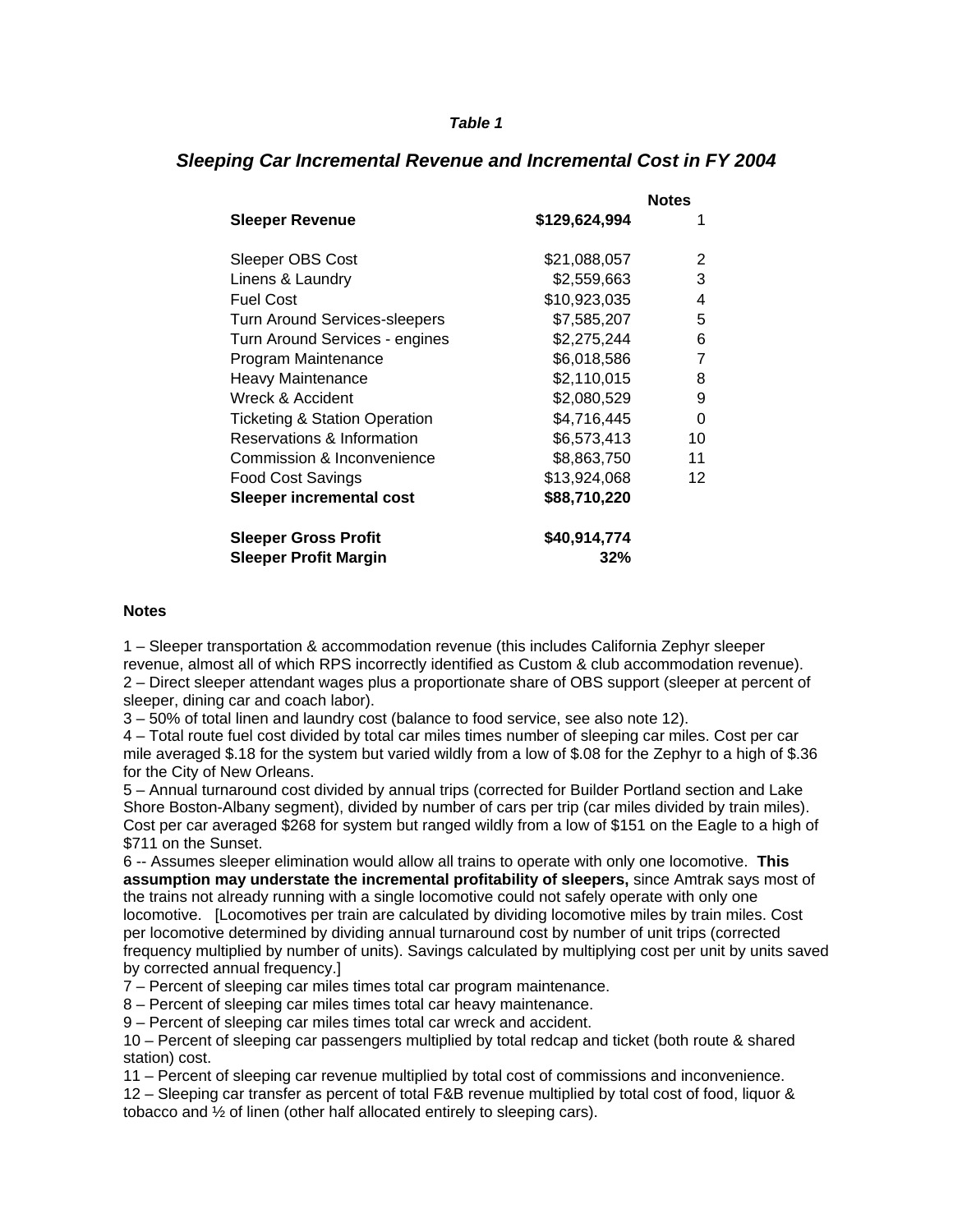# *Table 2 Net Sleeping Contribution by Route*

|                            |              | Profit        |
|----------------------------|--------------|---------------|
| Route                      | Gross Profit | <b>Margin</b> |
| Southwest Chief            | \$6,629,667  | 44%           |
| Auto Train                 | \$6,074,924  | 34%           |
| California Zephyr          | \$6,004,271  | 39%           |
| <b>Empire Builder</b>      | \$5,781,456  | 36%           |
| Silver Service             | \$3,661,306  | 25%           |
| Lake Shore Limited         | \$3,526,934  | 48%           |
| <b>Coast Starlight</b>     | \$3,317,673  | 26%           |
| Sunset Limited             | \$1,877,174  | 31%           |
| <b>Capitol Limited</b>     | \$1,728,563  | 31%           |
| Three Rivers               | \$948,552    | 37%           |
| <b>Texas Eagle</b>         | \$914,535    | 16%           |
| Crescent                   | \$267,298    | 4%            |
| <b>City of New Orleans</b> | \$112,750    | 3%            |
| Cardinal                   | \$69,673     | 7%            |
| <b>Sleeper Total</b>       | \$40,914,774 | 32%           |

### *Table 3 Passenger Miles in Sleepers and Premium NEC Trains*

| <b>Passenger Miles</b>  |             |             |  |  |
|-------------------------|-------------|-------------|--|--|
|                         | FY 2004     | FY 2005     |  |  |
| Star                    | 36,333,780  | 32,844,144  |  |  |
| Meteor                  | 25,906,639  | 35,504,568  |  |  |
| <b>Three Rivers</b>     | 9,579,351   | 2,338,739   |  |  |
| Cardinal                | 4,285,605   | 4,492,025   |  |  |
| <b>Builder</b>          | 91,556,326  | 103,739,923 |  |  |
| Capitol                 | 25,416,794  | 25,894,918  |  |  |
| Zephyr                  | 82,800,315  | 84,825,297  |  |  |
| Chief                   | 78,638,566  | 79,068,502  |  |  |
| <b>City New Orleans</b> | 19,735,184  | 18,333,672  |  |  |
| Eagle                   | 32,928,424  | 30,942,720  |  |  |
| Sunset                  | 34,439,264  | 27,838,926  |  |  |
| Starlight               | 60,854,887  | 58,318,023  |  |  |
| Lake Shore              | 30,428,592  | 28,794,761  |  |  |
| Crescent                | 24,980,378  | 26,795,749  |  |  |
| Auto Train              | 75,587,190  | 74,785,599  |  |  |
| <b>Total Sleeper</b>    | 633,471,295 | 634,517,566 |  |  |
| Acela                   | 458,129,000 | 311,890,000 |  |  |
| Metroliner              | 61,713,000  | 109,576,000 |  |  |
| <b>NEC High Speed</b>   | 519,842,000 | 421,466,000 |  |  |